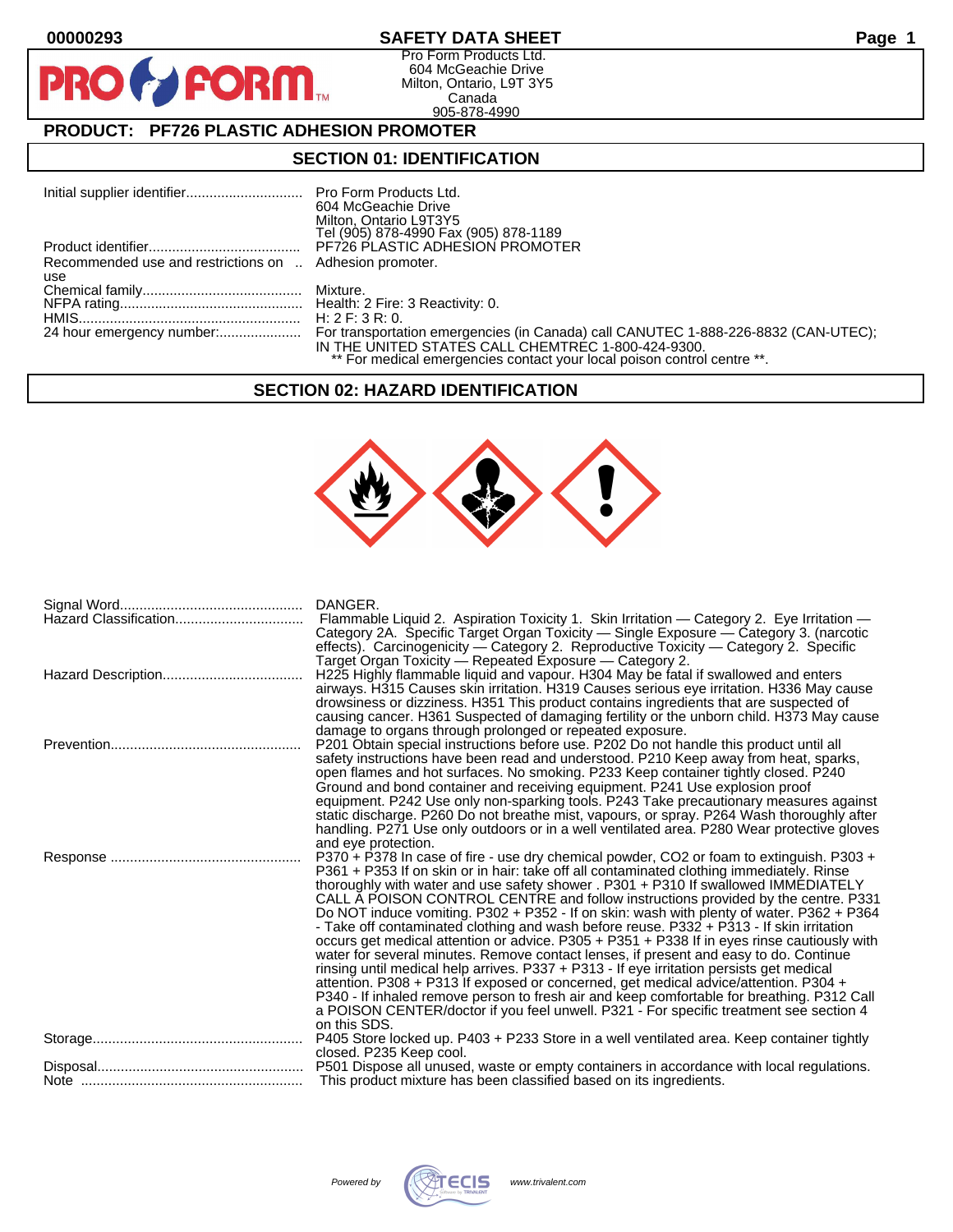# **PRODUCT: PF726 PLASTIC ADHESION PROMOTER**

| <b>SECTION 03: COMPOSITION / INFORMATION ON INGREDIENTS</b> |                |           |  |
|-------------------------------------------------------------|----------------|-----------|--|
| ICHEMICAL NAME AND SYNONYMS                                 | IWT. %         |           |  |
| Toluene                                                     | 108-88-3       | $15 - 40$ |  |
| Acetone                                                     | 67-64-1        | $10 - 30$ |  |
| Xylene                                                      | 1330-20-7      | $7 - 13$  |  |
| tert-Butyl acetate                                          | 540-88-5       | $7 - 13$  |  |
| Ethylbenzene                                                | $100 - 41 - 4$ | 1-5       |  |

### **SECTION 04: FIRST-AID MEASURES**

|                                                                  | In case of contact, immediately flush eyes, keeping eyelids open, with plenty of water for at                                                                                                                                                                                                        |
|------------------------------------------------------------------|------------------------------------------------------------------------------------------------------------------------------------------------------------------------------------------------------------------------------------------------------------------------------------------------------|
|                                                                  | least 15 minutes. Obtain medical attention.<br>Remove all contaminated clothing and immediately wash the exposed areas with copious<br>amounts of water for a minimum of 30 minutes or up to 60 minutes for critical body areas. If<br>irritation persists, seek medical attention.                  |
|                                                                  | If inhaled, remove to fresh air. If not breathing, give artificial respiration. If breathing is                                                                                                                                                                                                      |
|                                                                  | difficult, give oxygen, obtain medical attention.<br>If ingestion is suspected, contact physician or poison control center immediately. Do not<br>induce vomiting. If spontaneous vomiting occurs have victim lean forward with head down                                                            |
|                                                                  | to prevent aspiration of fluid into the lungs. Never give anything by mouth to an                                                                                                                                                                                                                    |
| Most important symptoms and effects,<br>whether acute or delayed | unconscious person.<br>Harmful if swallowed, in contact with skin or if inhaled. Causes skin and eye irritation.<br>Symptoms may include stinging, tearing, redness, swelling, and blurred vision. Direct<br>contact with eyes may cause temporary irritation. Vapors have a narcotic effect and may |
|                                                                  | cause headache, fatique, dizziness and nausea. This product contains ingredients that<br>may cause cancer. This product contains ingredients that are suspected of damaging                                                                                                                          |
|                                                                  | fertility or the unborn child.<br>Treat victims symptomatically. In the event of an incident involving this product ensure that                                                                                                                                                                      |
|                                                                  | medical authorities are provided a copy of this safety data sheet.                                                                                                                                                                                                                                   |

### **SECTION 05: FIRE-FIGHTING MEASURES**

Suitable and unsuitable extinguishing ..... "Alcohol" foam, CO2, dry chemical. Do not use water in a jet. media

hazardous product, such as the nature of compounds. any hazardous combustion products<br>Special protective equipment and ............

Specific hazards arising from the ............. Oxides of carbon (CO, CO2). Oxides of nitrogen. Hydrocarbons and traces of chlorine

Firefighter should be equipped with self-contained breathing apparatus and full protective precautions for fire-fighters clothing to protect against potentially toxic and irritating fumes. Solvent vapours may be heavier than air and may build up and travel along the ground to an ignition source, which may result in a flash back to the source of the vapours. Cool fire-exposed containers with cold water spray. Heat will cause pressure buildup and may cause explosive rupture.

### **SECTION 06: ACCIDENTAL RELEASE MEASURES**

 Leak/spill.................................................. Keep away from heat, sparks and flames. Ventilate. Eliminate all sources of ignition. Avoid all personal contact. Contain the spill. Evacuate all non-essential personnel. Prevent runoff into drains, sewers, and other waterways. Absorb with an inert dry material and place in an appropriate waste container. Spilled material and water rinses are classified as chemical waste, and must be disposed of in accordance with current local, provincial, state, and federal regulations.

### **SECTION 07: HANDLING AND STORAGE**

| Precautions for safe handling              | Keep away from heat, sparks, and open flame. Always adopt precautionary measures<br>against build-up of static which may arise from appliances, handling and the containers in<br>which product is packed. Ground handling equipment. Avoid breathing vapours or mist.<br>Avoid all skin contact and ventilate adequately, otherwise wear an appropriate breathing<br>apparatus. Handle and open container with care. Employees should wash hands and face<br>before eating or drinking. |
|--------------------------------------------|------------------------------------------------------------------------------------------------------------------------------------------------------------------------------------------------------------------------------------------------------------------------------------------------------------------------------------------------------------------------------------------------------------------------------------------------------------------------------------------|
| Conditions for safe storage, including any | Keep away from heat, sparks, and open flames. Keep container closed when not in use.                                                                                                                                                                                                                                                                                                                                                                                                     |
| incompatibilities                          | Store away from oxidizing and reducing materials. Store away from sunlight.                                                                                                                                                                                                                                                                                                                                                                                                              |

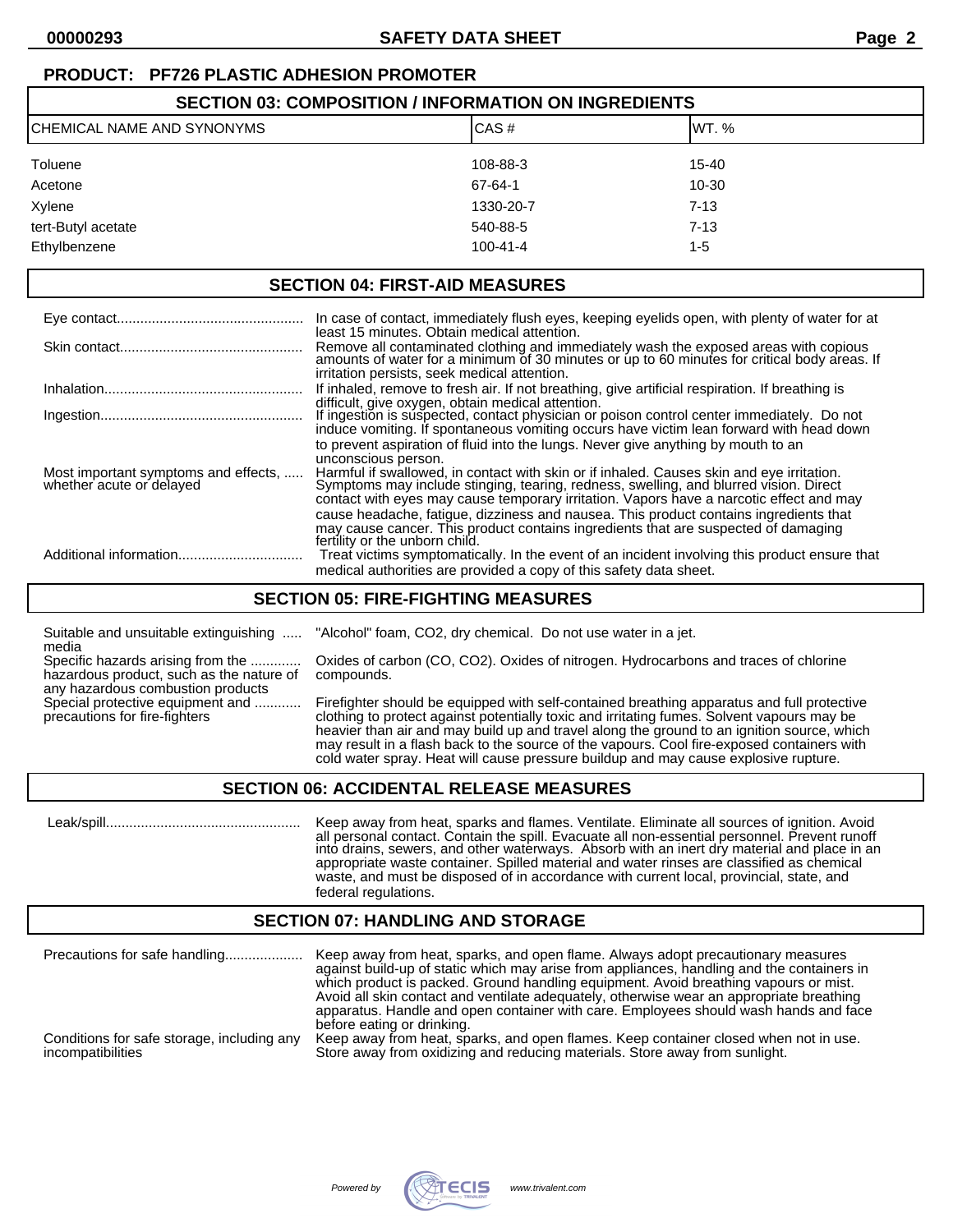### **PRODUCT: PF726 PLASTIC ADHESION PROMOTER**

## **SECTION 08: EXPOSURE CONTROLS / PERSONAL PROTECTION**

| IINGREDIENTS                  | TWA                              | <b>ACGIH TLV</b><br><b>STEL</b>                                                                                                                                                                                                                                       | <b>PEL</b>  | <b>OSHA PEL</b><br><b>STEL</b>                                                                                                                                                                                                                                                                                                                                                                                                                                                                                                                         | <b>NIOSH</b><br><b>REL</b> |
|-------------------------------|----------------------------------|-----------------------------------------------------------------------------------------------------------------------------------------------------------------------------------------------------------------------------------------------------------------------|-------------|--------------------------------------------------------------------------------------------------------------------------------------------------------------------------------------------------------------------------------------------------------------------------------------------------------------------------------------------------------------------------------------------------------------------------------------------------------------------------------------------------------------------------------------------------------|----------------------------|
| Toluene                       | 20 ppm                           | Not established                                                                                                                                                                                                                                                       | $200$ ppm   | 500 ppm 10 minutes                                                                                                                                                                                                                                                                                                                                                                                                                                                                                                                                     | 100 ppm / STEL 150<br>ppm  |
|                               | CA ON: TWA: 20 ppm               |                                                                                                                                                                                                                                                                       |             |                                                                                                                                                                                                                                                                                                                                                                                                                                                                                                                                                        |                            |
| Acetone                       | 250 ppm TLV                      | 500 ppm                                                                                                                                                                                                                                                               | $1,000$ ppm | Not established                                                                                                                                                                                                                                                                                                                                                                                                                                                                                                                                        | $250$ ppm                  |
|                               |                                  | CA ON: 500ppm (TWA); 750ppm (STEL)                                                                                                                                                                                                                                    |             |                                                                                                                                                                                                                                                                                                                                                                                                                                                                                                                                                        |                            |
| Xylene                        | 50 ppm                           | $150$ ppm                                                                                                                                                                                                                                                             | 100 ppm TWA | Not established                                                                                                                                                                                                                                                                                                                                                                                                                                                                                                                                        | Not established            |
|                               |                                  | CA ON: 100ppm (TWA); 150ppm (STEL)                                                                                                                                                                                                                                    |             |                                                                                                                                                                                                                                                                                                                                                                                                                                                                                                                                                        |                            |
| tert-Butyl acetate            | 200 ppm                          | Not established                                                                                                                                                                                                                                                       | 200 ppm     | Not established                                                                                                                                                                                                                                                                                                                                                                                                                                                                                                                                        | 200 ppm                    |
|                               |                                  | CA ON: 50ppm (TWA), 150ppm (STEL)                                                                                                                                                                                                                                     |             |                                                                                                                                                                                                                                                                                                                                                                                                                                                                                                                                                        |                            |
| Ethylbenzene                  | 100 ppm                          | $125$ ppm                                                                                                                                                                                                                                                             | $100$ ppm   | Not established                                                                                                                                                                                                                                                                                                                                                                                                                                                                                                                                        | 100 ppm / STEL 125<br>ppm  |
|                               | CA ON: 20ppm (TWA)               |                                                                                                                                                                                                                                                                       |             |                                                                                                                                                                                                                                                                                                                                                                                                                                                                                                                                                        |                            |
| Personal Protective Equipment | Appropriate engineering controls | when contaminant levels exceed the recommended exposure limits.<br>Liquid chemical goggles.<br>Chemical resistant gloves.<br>Wear adequate protective clothes.<br>Safety boots per local regulations.<br>Emergency showers and eye wash stations should be available. |             | Local exhaust ventilation is recommended. Wear an appropriate, properly fitted respirator<br>Provide nátural or mechanical ventilation to control exposure levels below airborne<br>exposure limits. Local mechanical exhaust ventilation should be used at sources of air<br>contamination, such as open process equipment, or during purging operations, to capture<br>gases and fumes that may be emitted. Standard reference sources regarding industrial<br>ventilation (ie. ACGIH industrial ventilation) should be consulted for guidance about |                            |

### **SECTION 09: PHYSICAL AND CHEMICAL PROPERTIES**

adequate ventilation.

| Appearance/Physical state                      | Liquid.                                           |
|------------------------------------------------|---------------------------------------------------|
|                                                | Amber.                                            |
|                                                | Solvent odour.                                    |
|                                                | Not available.                                    |
| Vapour pressure (mm Hg)                        | Not available.                                    |
|                                                | $>1$ .                                            |
|                                                | Not applicable.                                   |
| Relative Density (Specific Gravity)            | $0.884 - 7.38$ lbs/USG.                           |
| Melting / Freezing point (deg C)               | Not available.                                    |
|                                                | Partially in water.                               |
| Initial boiling point / boiling range (deg C). | $56^{\circ}$ C (133 F).                           |
|                                                | Greater than n-butyl acetate.                     |
| Flash point (deg C), method                    | -18°C. (estimate; lowest flash point ingredient). |
| Auto ignition temperature (deg C)              | $465^{\circ}$ C (869 $^{\circ}$ F).               |
| Upper flammable limit (% vol)                  | 12.6.                                             |
| Lower flammable limit (% vol)                  | 1.2.                                              |
| Partition coefficient — n-octanol/water        | None.                                             |
| Decomposition temperature                      | Not available.                                    |
|                                                | 95.22.                                            |
|                                                | 3.69 lbs/USG; 442.16 g/L.                         |
|                                                | 13 seconds Zahn #2.                               |

# **SECTION 10: STABILITY AND REACTIVITY**

|                                                                                                            | Stable at normal temperatures and pressures.<br>Avoid heat, sparks and flames. Explosive reactions can occur in the presence of strong<br>oxidizing agents. |
|------------------------------------------------------------------------------------------------------------|-------------------------------------------------------------------------------------------------------------------------------------------------------------|
| Possibility of hazardous reactions                                                                         | Hazardous polymerization will not occur.<br>Keep away from heat. Incompatible with strong oxidizers.                                                        |
| Conditions to avoid, including static<br>discharge, shock or vibration<br>Hazardous decomposition products | By fire: Oxides of carbon (CO,CO2). Oxides of nitrogen. Compounds of chlorine. Dense                                                                        |
|                                                                                                            | black smoke.                                                                                                                                                |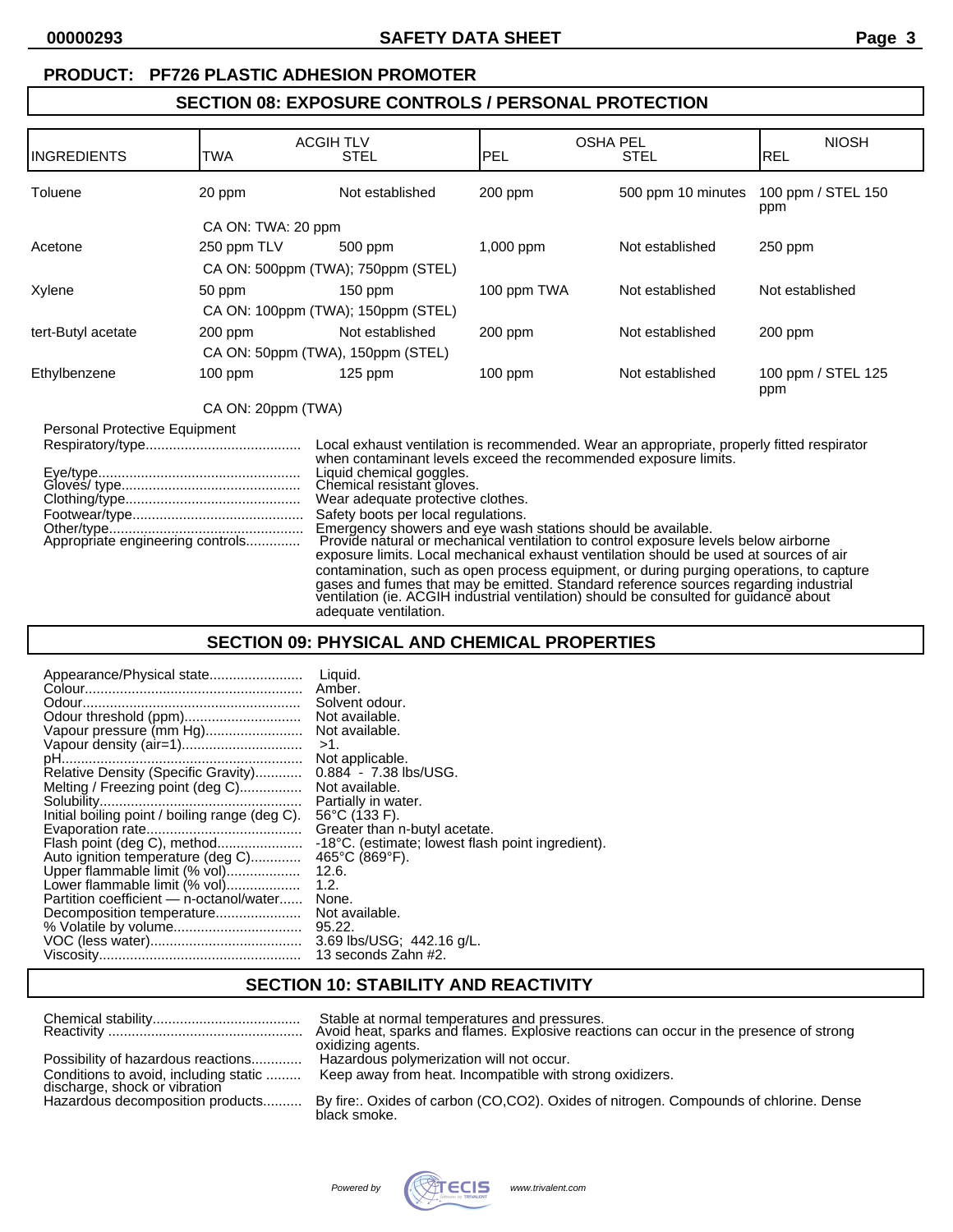## **PRODUCT: PF726 PLASTIC ADHESION PROMOTER**

## **SECTION 11: TOXICOLOGICAL INFORMATION**

| INGREDIENTS                    | <b>LC50</b>                                                                                                                                                                                                                                                                                                                                                                                                                                                                                                                                             | LD50                                                        |  |
|--------------------------------|---------------------------------------------------------------------------------------------------------------------------------------------------------------------------------------------------------------------------------------------------------------------------------------------------------------------------------------------------------------------------------------------------------------------------------------------------------------------------------------------------------------------------------------------------------|-------------------------------------------------------------|--|
| Toluene                        | 8000ppm rat inhalation<br>400ppm mouse inhalation 24hr                                                                                                                                                                                                                                                                                                                                                                                                                                                                                                  | 5,000 mg/kg rat oral;<br>12,124 mg/kg rabbit dermal         |  |
| Acetone                        | 50,100 mg/m3 8 hours, rat                                                                                                                                                                                                                                                                                                                                                                                                                                                                                                                               | 5,800 mg/kg (rat oral)                                      |  |
| Xylene                         | 6350 ppm 4 hours rat                                                                                                                                                                                                                                                                                                                                                                                                                                                                                                                                    | >3523 mg/kg rat oral                                        |  |
| tert-Butyl acetate             | $>2,230$ mg/m3 4 hours rat                                                                                                                                                                                                                                                                                                                                                                                                                                                                                                                              | $4,100$ mg/kg (rat, oral);<br>>2,000 mg/kg (rabbit, dermal) |  |
| Ethylbenzene                   | No data                                                                                                                                                                                                                                                                                                                                                                                                                                                                                                                                                 | 3,500 mg/kg rat oral<br>17,800 mg/kg rabbit dermal          |  |
| Effects of acute exposure      | Eye contact. Skin contact. Inhalation.<br>The aromatic hydrocarbon solvents in this product can be irritating to the eyes, nose and<br>throat. In high concentration, they may cause central nervous system depression and<br>narcosis characterized by nausea, lightheadedness and dizziness from overexposure by                                                                                                                                                                                                                                      |                                                             |  |
|                                | inhalation. May be harmful if absorbed through the skin. Contact with eyes may cause<br>irritation. Causes skin irritation. Causes respiratory tract irritation.<br>Breathing high concentrations of vapour may cause anesthetic effects and serious health<br>effects. Intentional misuse by deliberately concentrating and inhaling this product may be<br>harmful or fatal. May cause damage to the central nervous system, respiratory system,                                                                                                      |                                                             |  |
|                                | lungs, eyes, skin, gastrointestinal tract, liver, spleen and kidneys.<br>Ethylbenzene is known to the state of California to cause cancer and developmental effects                                                                                                                                                                                                                                                                                                                                                                                     |                                                             |  |
|                                | and is listed by IARC as a Group 2B Carcinogen.<br>High level exposure to Xylene in some animal studies have been reported to cause health<br>effects on the developing embryo/fetus. The relevance of this to humans is not known.<br>Toluene is fetotoxic in rats and mice at maternally toxic levels. Prolonged and repeated<br>exposure of pregnant animals (>1500 ppm) to Toluene have been reported to cause<br>adverse fetal developmental effects. Toluene is known by the State of California to cause<br>adverse fetal developmental effects. |                                                             |  |
| Specific Target Organ Toxicity | Causes damage to organs. Breathing high concentrations of vapour may cause anesthetic<br>effects and serious health effects. Intentional misuse by deliberately concentrating and<br>inhaling this product may be harmful or fatal.                                                                                                                                                                                                                                                                                                                     |                                                             |  |

### **SECTION 12: ECOLOGICAL INFORMATION**

## **SECTION 13: DISPOSAL CONSIDERATIONS**

|                                        | Information on safe handling for disposal. Empty containers must be handled with care due to product residue. Dispose of waste in |
|----------------------------------------|-----------------------------------------------------------------------------------------------------------------------------------|
| and methods of disposal, including any | accordance with all applicable Federal, Provincial/State and local regulations.                                                   |
| contaminated packaging                 |                                                                                                                                   |

## **SECTION 14: TRANSPORT INFORMATION**

|                              | UN1993 - FLAMMABLE LIQUID, N.O.S. (Acetone) - Class 3 - Packing Group II - This<br>product meets the Limited Quantity exemption when packaged in containers less than 1<br>Litre. |
|------------------------------|-----------------------------------------------------------------------------------------------------------------------------------------------------------------------------------|
| DOT Classification (Road)    | UN1993 - FLAMMABLE LIQUID, N.O.S. (Acetone) - Class 3 - Packing Group II - This product meets the Limited Quantity exemption when packaged in containers less than 1<br>Litre.    |
|                              | UN1993 - FLAMMABLE LIQUID, N.O.S. (Acetone) - Class 3 - Packing Group II. Limited<br>Quantity. Do not ship by air without checking appropriate IATA regulations.                  |
| IMDG Classification (Marine) | UN1993 - FLAMMABLE LIQUID, NOS (Acetone) - Class 3 - Packing Group II - FE-SD.<br>Limited Quantity. Check IMDG regulations for limited quantity exemptions.                       |
|                              | No.                                                                                                                                                                               |
|                              | In accordance with Part 2.2.1 of the Transportation of Dangerous Goods Regulations (July                                                                                          |
|                              | 2, 2014) - we certify that classification of this product is correct                                                                                                              |

## **SECTION 15: REGULATORY INFORMATION**

| <b>OSHA</b>           | This product is considered hazardous under the OSHA Hazard Communication Standard. |
|-----------------------|------------------------------------------------------------------------------------|
| <b>SARA Title III</b> |                                                                                    |